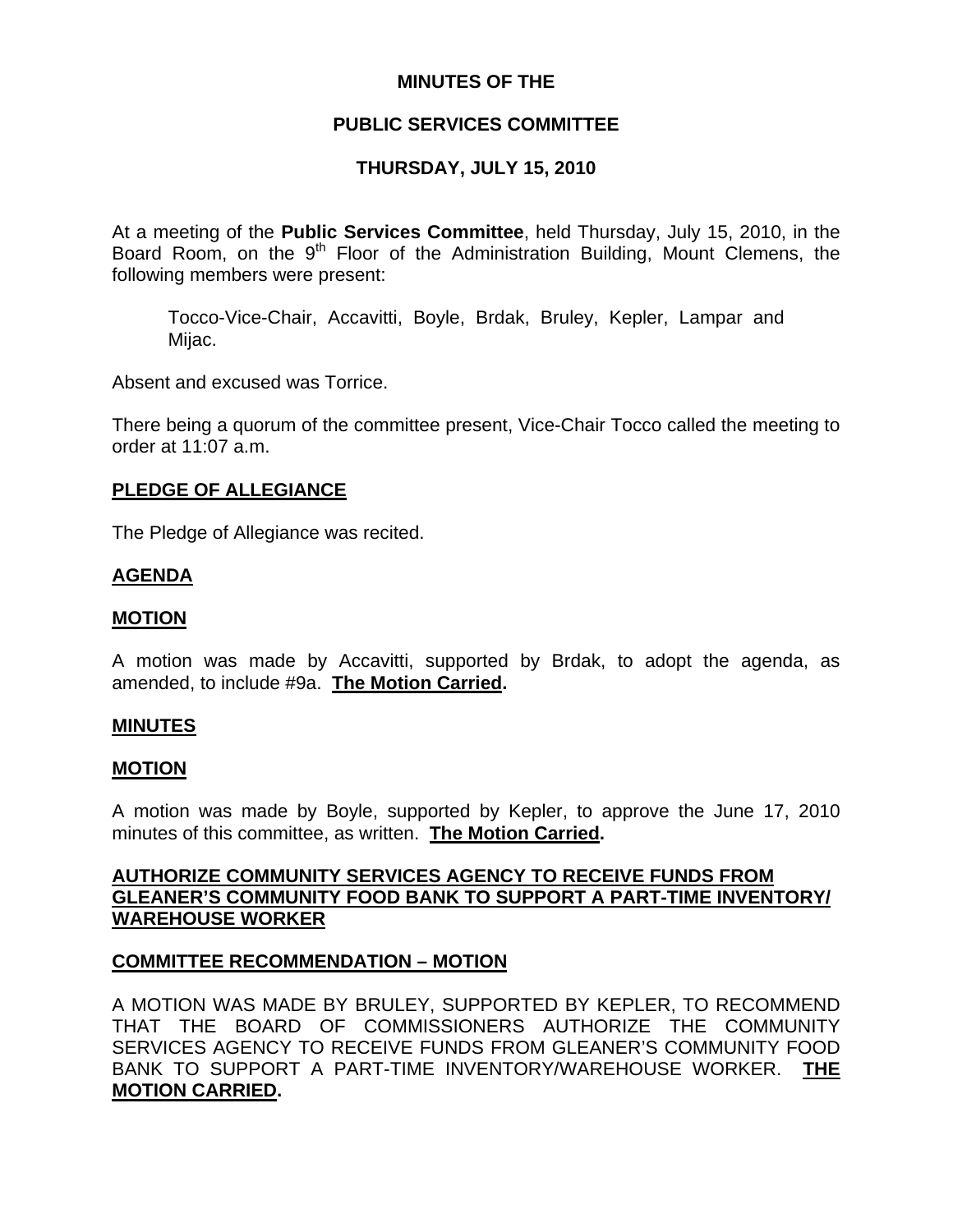## **AUTHORIZE COMMUNITY SERVICES AGENCY TO ACCEPT FUNDS FROM AREA AGENCY ON AGING 1-B TO OPERATE SENIOR CITIZENS NUTRITION PROGRAM FOR FY 2010-11**

## **COMMITTEE RECOMMENDATION – MOTION**

A MOTION WAS MADE BY BRULEY, SUPPORTED BY KEPLER, TO RECOMMEND THAT THE BOARD OF COMMISSIONERS AUTHORIZE THE COMMUNITY SERVICES AGENCY TO ACCEPT FUNDS FROM THE AREA AGENCY ON AGING 1- B TO OPERATE THE SENIOR CITIZENS NUTRITION PROGRAM FOR FISCAL YEAR 2010-11. **THE MOTION CARRIED.** 

## **AUTHORIZE COMMUNITY SERVICES AGENCY TO RECEIVE COMMUNITY SERVICES BLOCK GRANT – DISCRETIONARY FUNDS FROM DEPARTMENT OF HUMAN SERVICES FOR DEVELOPMENT OF A COMMUNITY NEEDS ASSESSMENT**

## **COMMITTEE RECOMMENDATION – MOTION**

A MOTION WAS MADE BY BRULEY, SUPPORTED BY KEPLER, TO RECOMMEND THAT THE BOARD OF COMMISSIONERS AUTHORIZE THE COMMUNITY SERVICES AGENCY TO RECEIVE COMMUNITY SERVICES BLOCK GRANT – DISCRETIONARY FUNDS FROM THE DEPARTMENT OF HUMAN SERVICES FOR THE DEVELOPMENT OF A COMMUNITY NEEDS ASSESSMENT. **THE MOTION CARRIED.** 

### **AUTHORIZE COMMUNITY SERVICES AGENCY TO ACCEPT FUNDS FROM AREA AGENCY ON AGING 1-B TO OPERATE SENIOR CITIZENS HOME INJURY CONTROL PROGRAM FOR FY 2010-11**

## **COMMITTEE RECOMMENDATION – MOTION**

A MOTION WAS MADE BY BRULEY, SUPPORTED BY KEPLER, TO RECOMMEND THAT THE BOARD OF COMMISSIONERS AUTHORIZE THE COMMUNITY SERVICES AGENCY TO ACCEPT FUNDS FROM THE AREA AGENCY ON AGING 1- B TO OPERATE THE SENIOR CITIZENS HOME INJURY CONTROL PROGRAM FOR FISCAL YEAR 2010-11. **THE MOTION CARRIED.** 

## **AUTHORIZE COMMUNITY SERVICES AGENCY TO RECEIVE COMMUNITY DEVELOPMENT BLOCK GRANT FUNDS FROM CITY OF STERLING HEIGHTS**

## **COMMITTEE RECOMMENDATION – MOTION**

A MOTION WAS MADE BY BRULEY, SUPPORTED BY KEPLER, TO RECOMMEND THAT THE BOARD OF COMMISSIONERS AUTHORIZE THE COMMUNITY SERVICES AGENCY TO RECEIVE COMMUNITY DEVELOPMENT BLOCK GRANT FUNDS FROM THE CITY OF STERLING HEIGHTS IN THE AMOUNT OF \$2,850. **THE MOTION CARRIED.**